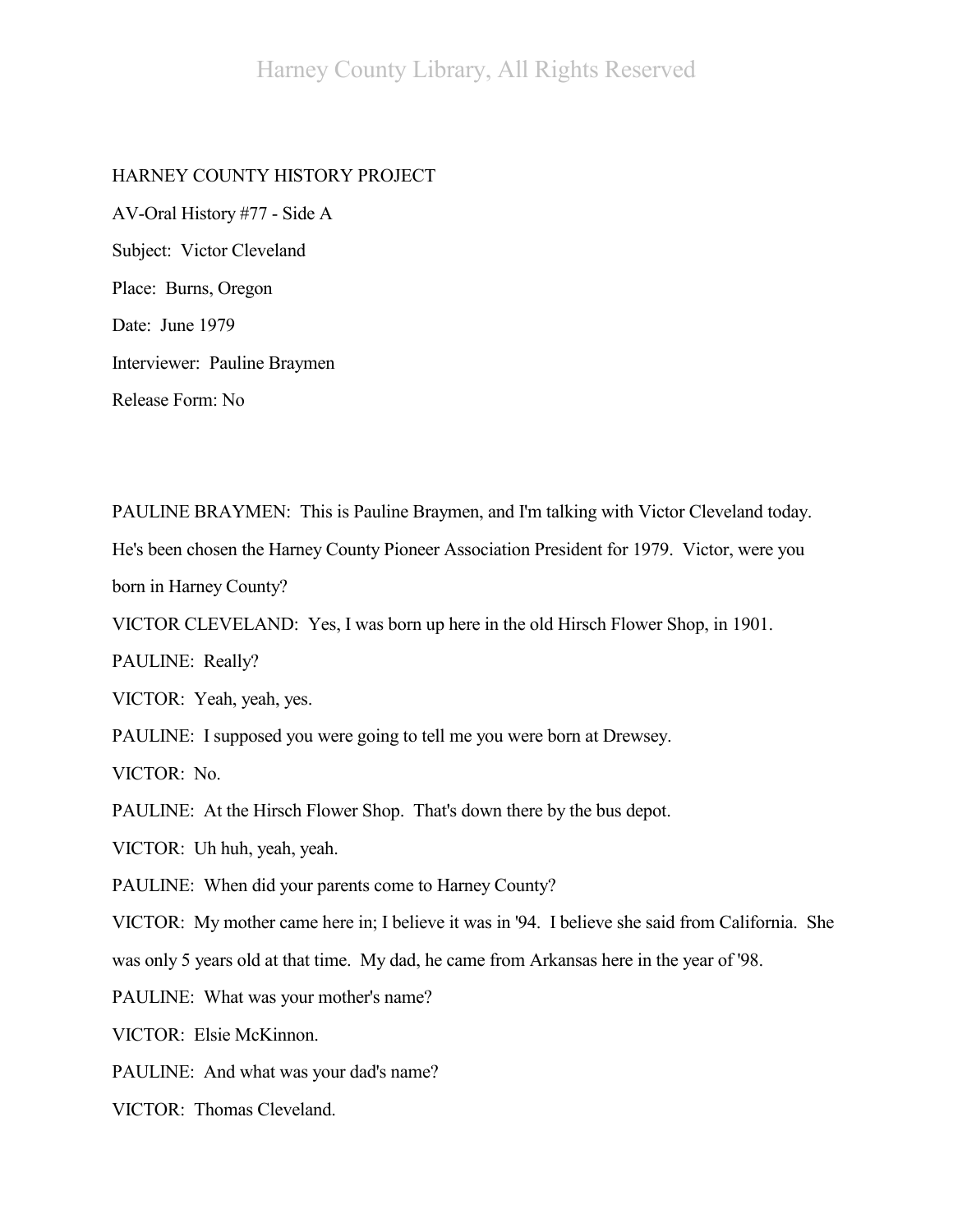PAULINE: Were they living in Burns at the time, or ---

VICTOR: No, no, Mother she was teaching school at Silver Creek, and Dad he was, worked at the Double O outfit, out there at the Double O. The Hardin and Riley ---

PAULINE: Did they live in Burns after they were married?

VICTOR: No, no they moved over there to Pine Creek. And Dad he bought a little place there, and they lived there about a year. Yes, I was a year old, I guess, when we left there, about that. No, I wasn't either. But anyway, they lived there about a year, and then they, he come over here and went to work for the Hanley Company. He ran the old Sod House Ranch down here, run that for two years. And then we left there and he went to work for the PLS Company in Nevada. We was there two years, then we came back in 1910. And we stayed there at the ranch until; I left there in '69.

PAULINE: That was in Drewsey?

VICTOR: Well, it's Van, is where it is, yeah.

PAULINE: At Van. Did he buy that property from someone else?

VICTOR: Yes, he bought it from a fellow named George Howe, yeah. Bought that in 1908. Then he went to Nevada, and stayed there until 1910, and we came back.

PAULINE: Okay. Well, you went to school then at Drewsey?

VICTOR: All the education I got was right there in the schoolhouse at Van.

PAULINE: At Van, okay. I've got to get that straight in my head. You know I think of that whole area over there as Drewsey.

VICTOR: Well, yes, that's the way the ... comes, you know, yeah. See Van, maybe you haven't been there, its 25 miles north of Drewsey anyway.

PAULINE: It was quite a little community out there at that time.

VICTOR: It was, yeah when I started going to school there in, well it was in 1910, yeah. Well, there was about 19 scholars went to school out there. The teacher, of course, she taught all the grades, up to the eighth grade.

PAULINE: Did you walk to school?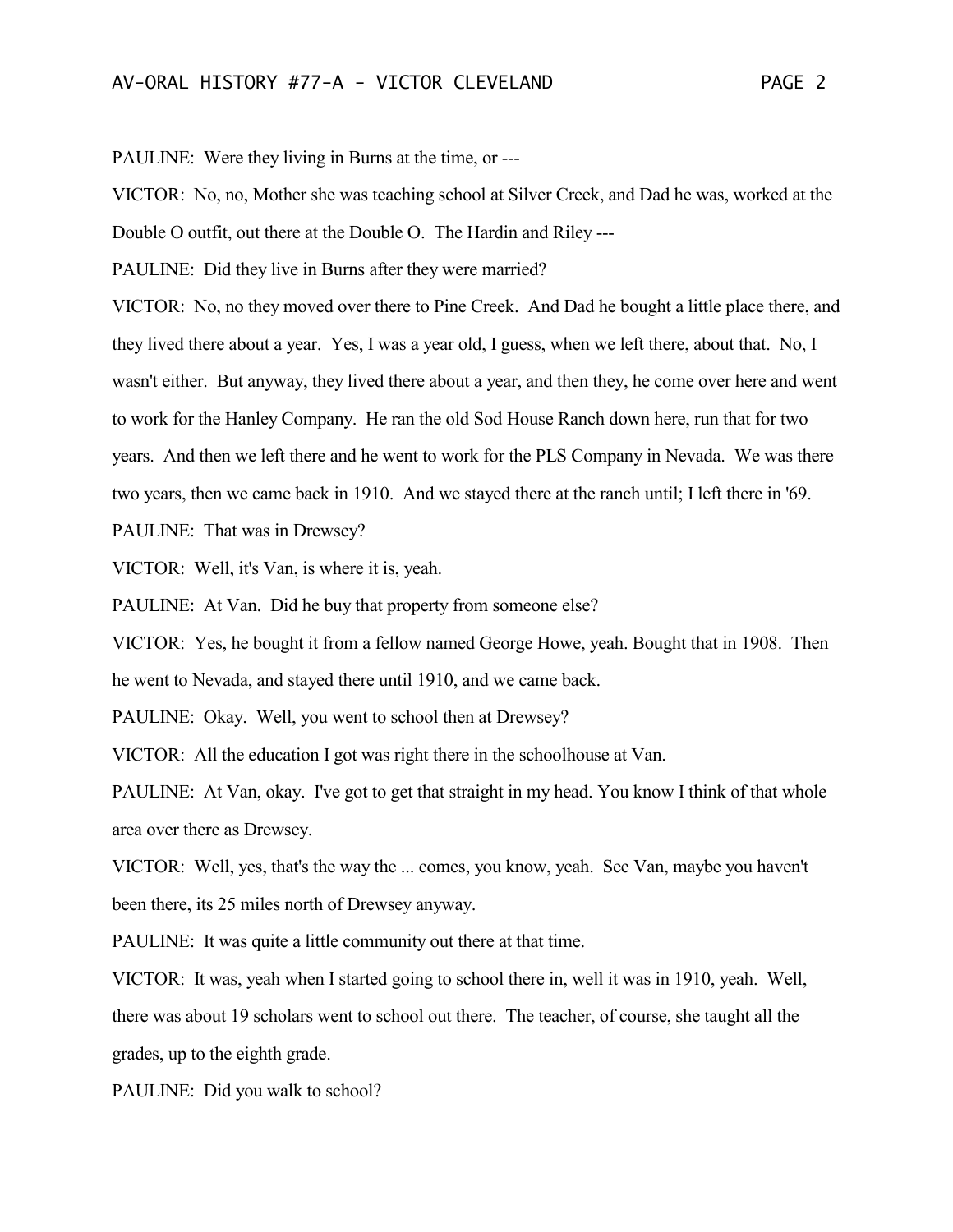PAULINE: How far from school were you?

VICTOR: I was about a mile and a half, yeah.

PAULINE: What about when the weather was bad?

VICTOR: Well, when the snow got too deep, why then I went a horseback a few days until the

roads got kinda broke up. Of course in those times, why they didn't do no grading road, you know.

There just had to be horses to break them out to travel, that's all.

PAULINE: Let's check here and let's see if we're going okay. We're going just fine. (Tape recorder)

VICTOR: Are we?

PAULINE: Yeah, do they have any other stores or --- There was a post office at Van.

VICTOR: Just a post office, yeah. My wife run that for 35 years, Agnes, you know. We had a, oh we sold gas there, we had a gas pump and that was all, there wasn't no store.

PAULINE: When were you and Agnes married?

VICTOR: Pardon?

PAULINE: When were you and Agnes married?

VICTOR: We was married in '32, I guess it was, yeah.

PAULINE: And did you have children?

VICTOR: No, no children.

PAULINE: I didn't, hadn't ever heard anyone mention any.

VICTOR: No, no I was the only child in our family too.

PAULINE: Did your dad raise cattle or horses?

VICTOR: Why we run sheep for about 25 years, and then we went to running cattle. We run them then until '41, why we got rid of the sheep. And then I went ahead and run cattle as long as I was there.

PAULINE: Was there a reason for that other than ---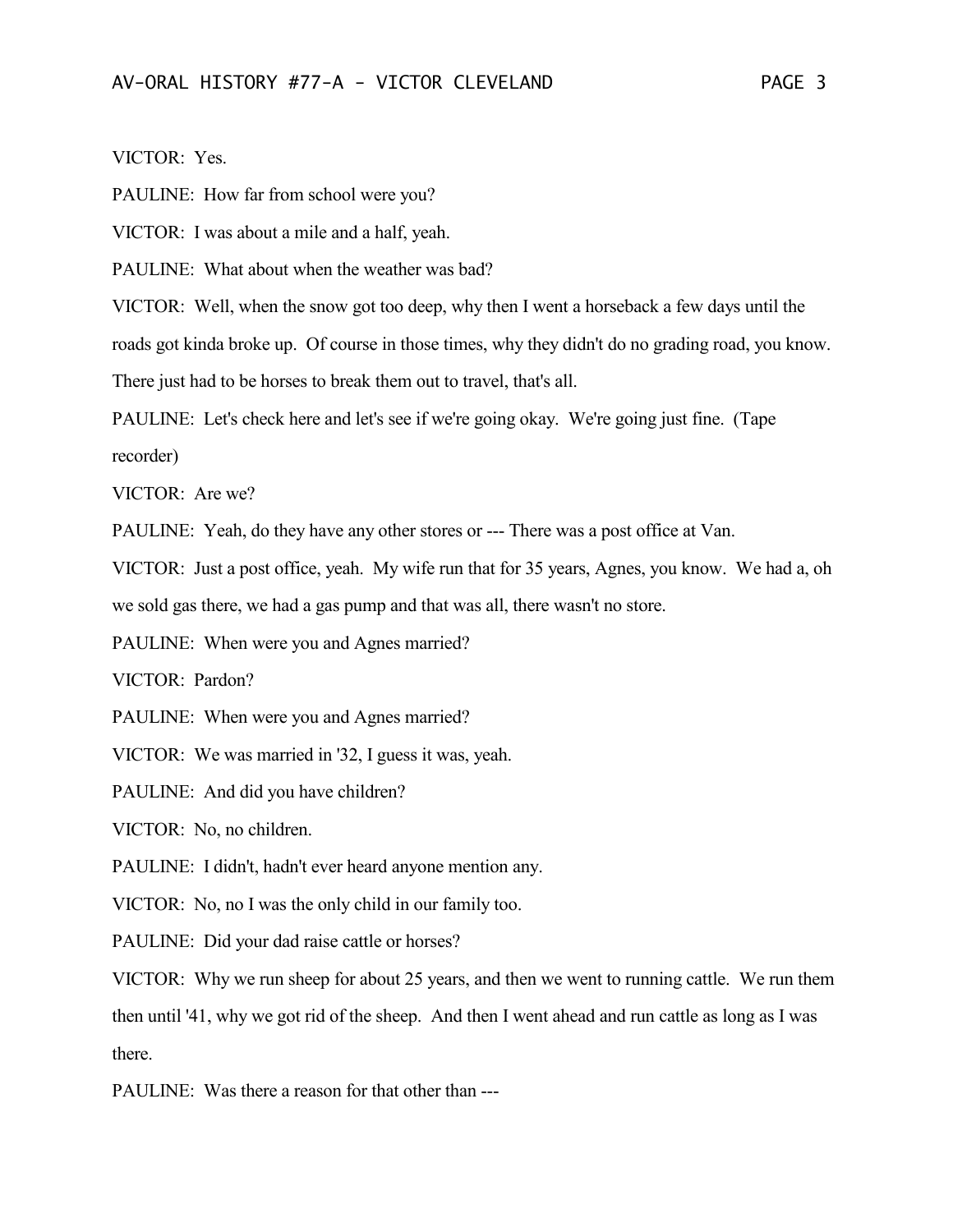VICTOR: Yes, the reason we quit the sheep was because the coyotes got so bad, and it got awful hard to get sheepherders. Yeah, they killed lots of lambs. The last year we run them, there was over 200 head of lambs short that fall. Coyotes ---

PAULINE: With the sheep, did you drive them out to market, or did the ---

VICTOR: Yes, we had to drive them. Well, sometimes we'd take the lambs to Crane, sometimes

to Juntura. And then we, when we got the railroad up in Silvies Valley, why we load them up there.

PAULINE: Did you shear, or have shearing crews come to your place?

VICTOR: Yes. No, I had a three-man layout, and myself and two other fellows would shear them. And I sheared some on the side too for other people.

PAULINE: Uh huh. Okay, when did you move in from Van?

VICTOR: Oh, the end of '69.

PAULINE: In 1969.

VICTOR: Yeah, just about Christmas time, yeah.

PAULINE: Okay. Did you belong to the Grange or ---

VICTOR: Yes, yes, I was one of the first charter members there; yeah I still belong to it.

PAULINE: Okay, now was that the Drewsey Grange, or the ---

VICTOR: Yes, I guess that's what they call it. The Grange Hall, you see, is up there at Pine Creek,

but that's the Drewsey Grange, is what the name I guess it was, yeah.

PAULINE: Do you know about when that was started out there?

VICTOR: No, I don't, I sure don't.

PAULINE: Do you remember when you took your first car ride?

VICTOR: Yes, yeah, it was in 1907. It was down there at Leonard Creek, Nevada. Was working for, the folks was down there running that ranch for the Company, yeah. A fellow named Nichols and Archie McGowan, they had a car. And Nichols he come down there, and I don't know whether he was just running around over the country or what, but he stopped there and he took us for a ride. PAULINE: Yeah. So, it would have been a Ford.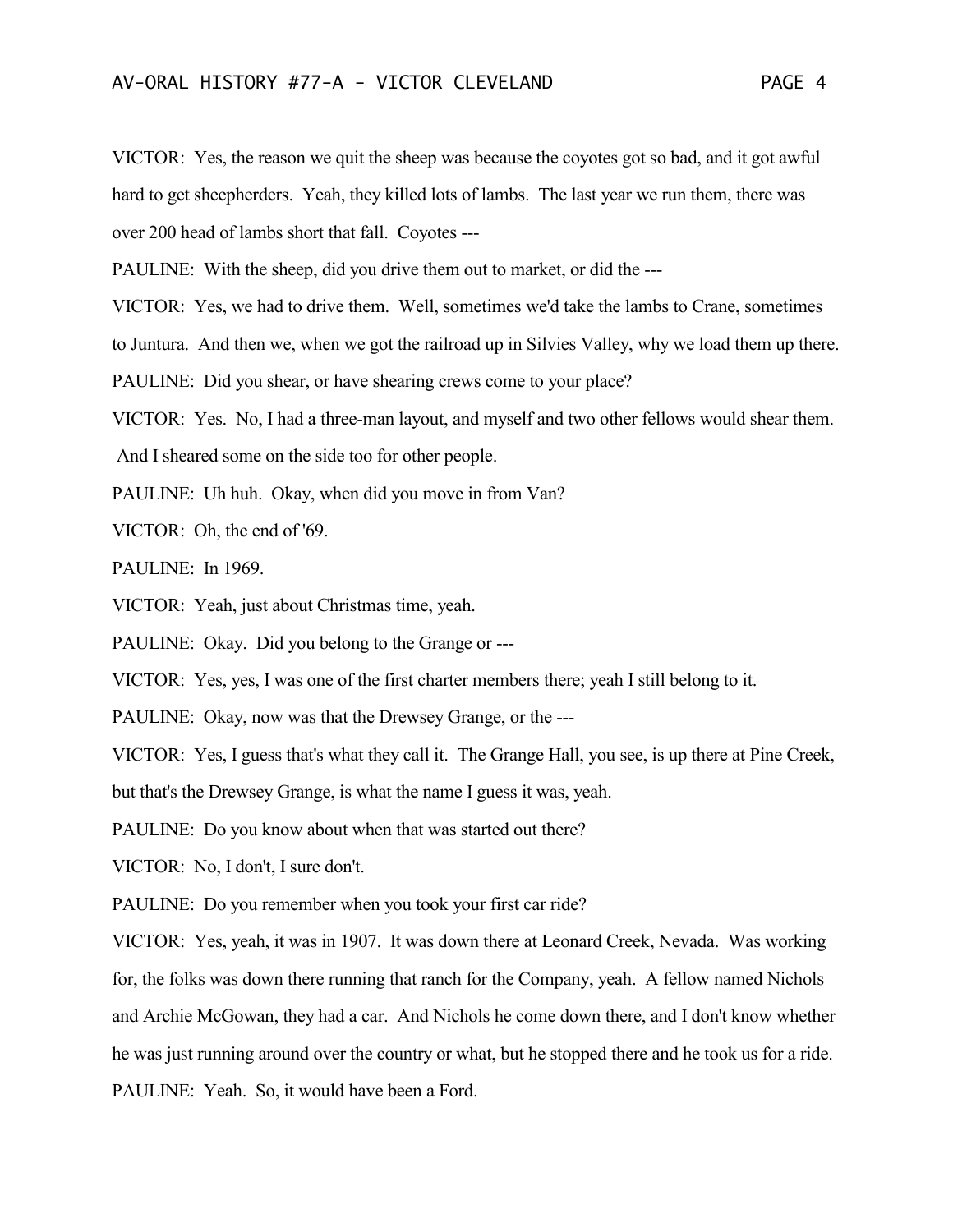## VICTOR: Yeah.

PAULINE: If Archie was driving it, yeah.

VICTOR: Yeah, a Model-T Ford and it was one of them and that one didn't have no doors in it at that time, you see. They didn't have no doors.

PAULINE: Did you like it?

VICTOR: Oh yes, you bet! I thought it was all right. I was scared pretty bad for a green kid, of course, when I first started. But it got to be funny though.

PAULINE: How long was it before you had a car of your own?

VICTOR: In 1916, Dad bought a Ford.

PAULINE: By the time that you left the ranch in '69, had there been a lot of changes in the way that you run your cattle operation?

VICTOR: Oh yes, yeah. When we first went there why the meadows was always fenced. And the Forest Service wasn't fenced, you know, and the BLM, nothing. You just turned them out at the gate of the meadow, and they could go as far as they wanted to, there wasn't no fences stopping them. Yeah, we used to have to gather cattle in the wintertime over in here, and up in Bear Valley. Sometimes in John Day there'd be cattle over that way too.

PAULINE: Did the community kind of get together to gather together?

VICTOR: Yeah, uh huh, that's the way we'd do it. You see we'd, well like these people over here, they'd, what stuff they had of ours, and what we had of theirs over there, why we'd usually meet about halfway, have a date set and meet in the same way. We'd meet in Logan Valley with them, Prairie City cattle too. And they'd bring ours down that way, you see. Yeah, Juntura the same way.

Yes, they had to work together, and of course at that time, why the PLS Company they was running buckaroo wagons. Well, you'd take your horse and bed and go and ride, you know, and it didn't cost you anything, only your time. So you'd gather your cattle that way, and when you'd got a bunch of them together, why then you'd drive them home. We knew about --- well when we'd get so if we wasn't a getting very many cattle, why we knew we was just about around the outer edge of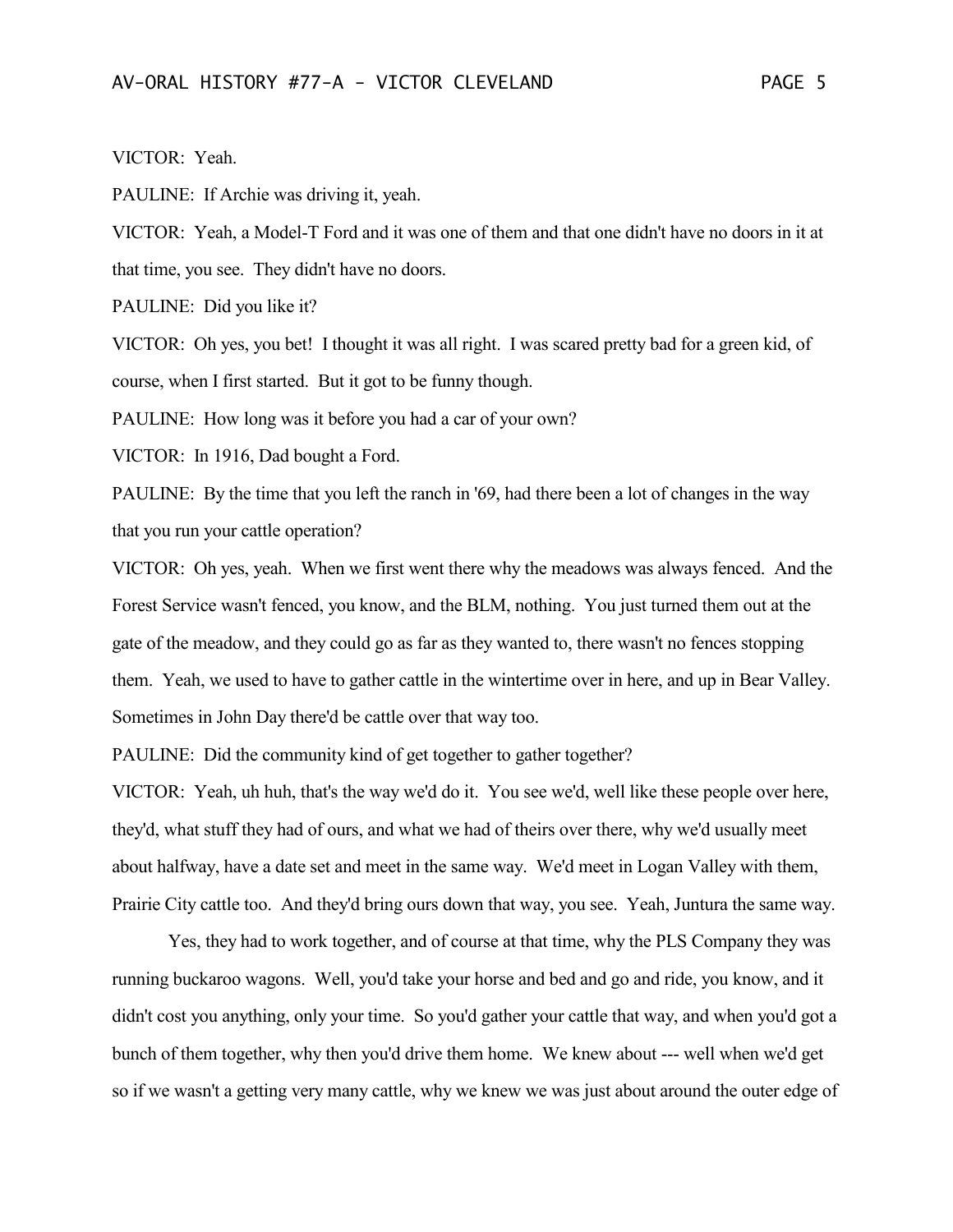them, you see. So then we'd go home. And then what they picked up someplace else, why they'd put in the field. Wintertime there, we'd get them as I said before. Change cattle back and forth. PAULINE: Then by the time when the Forest Service, the Taylor Grazing, and these kind of laws were passed, then they started giving you an allotment and you'd run in a certain area on the forest. VICTOR: Yeah, yes. For awhile there they had the notion, you know, in the Forest Service, if you got to trespassing on them, that is before time to go in, they set a date for you. Well, the cattle would go in and they got that notion of trespassing you. Well, they couldn't do very much of that, so then they put a fence up. Well, that held them out, you see, until time to go in. Yes, we had a private allotment for our cattle, but the way we got that why we was running sheep at this time. Well, at that time, in them days, and they do yet a lot, why they think a sheep won't, or a cow won't eat where a sheep runs. So then we had to fence our sheep allotment. So then we just --- when we changed over.

PAULINE: That's right, they did used to believe that, didn't they?

VICTOR: Oh yes, you bet. Yeah, yeah. But gosh, I'll tell you they, them old cows they'd eat on a sheep range all right. You bet they would. And a sheep would eat on a cattle range too. And there was a lot of that done, you know, they --- the doggone fellows they would get to mooching. Why they'd get over on a cattle range too if ... sheep camp.

PAULINE: Well, actually, from what I understand, the sheep eats a little bit different thing than the cow does. And so they run really well together.

VICTOR: Yeah, they do. A sheep, you know, they're more for weeds and browse. Now you take this big coarse grass, you know, you get up there sometimes high as your stirrups. By gosh your sheep, he wouldn't look at it, no. Oh, if they were right hungry, they might top it for a little bit, but they're a hunting --- Oh, they like to browse on bushes, you know, any little leaves that is tender yet. They like weeds awful well.

PAULINE: Did you train dogs to work your sheep with?

VICTOR: Oh yes, yeah, yeah. You was helpless without, you had a good dog, yeah. They just ---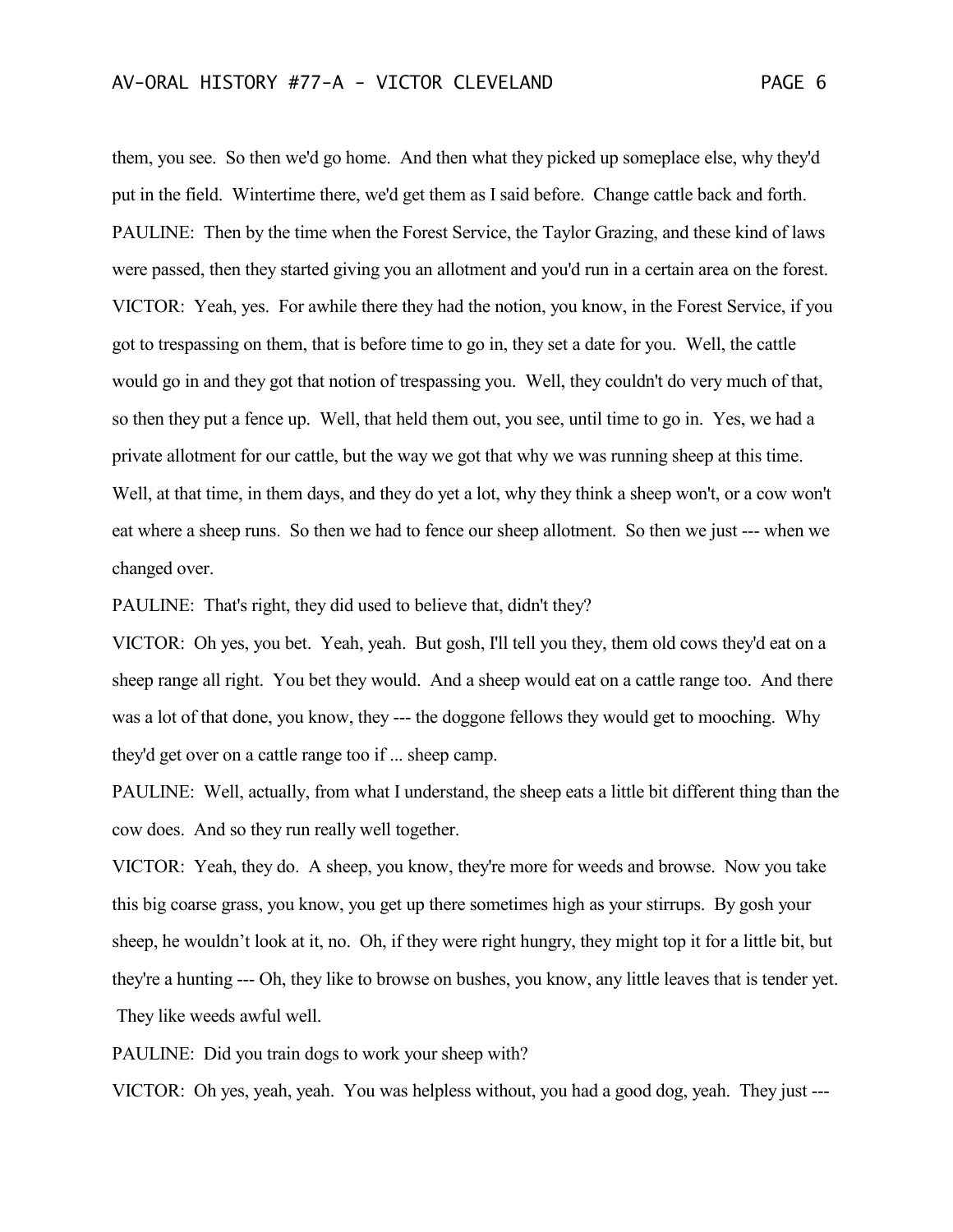you couldn't do nothing with them.

PAULINE: Did you have a favorite dog that you thought was really better than all the rest? VICTOR: Yes, yes we did. Yeah, we had a yellow dog that was an awful good sheep dog. And it was kind of hard to get a good dog, you had to --- which I never was, I never could train a dog. But I used to have herders that, once in awhile made good dogs.

PAULINE: What kind of people did you have work as sheepherders? Did you have Basque people?

VICTOR: No, no we never did. We had one or two Irish boys there that were awful hard to understand. They hadn't been from the old country too long, awful good herders, but we had the white men more, that is the American men, yeah. No, we never did have a Basco. The last herder we had, we had him for seven years. He stayed longer than any of them, a good herder too. PAULINE: They used to have Fourth of July celebrations, and horse races, and this sort of thing at Drewsey. Can you tell me about some of those times?

VICTOR: Yes, one time there we had, oh there was four or five days down there at Drewsey, one in particular. Yeah, they run horses, and foot race, and play ball. You see, Harney out here, they had a pretty good ball team, and Juntura did too. Well, a pretty good one there at Drewsey, the neighbor boys. So they'd have a ball game and then through the summer one or two years, why pretty near every Sunday they'd have a ball game. Either up in our part of the country, or in Drewsey. Usually went to Drewsey, because they'd hold them down there where there was more people to come.

PAULINE: And you played ball?

VICTOR: No, I never did learn to play. No, just at school a little bit. No, I never got to. PAULINE: You were one of the spectators.

VICTOR: Yeah, I was a spectator. Well, up there when I was going to school, and I finished up after I got big enough to have played ball, why there wasn't enough kids a going. They diminished awful fast there when they started. Why my goodness, like I said, there was 19 that first year, but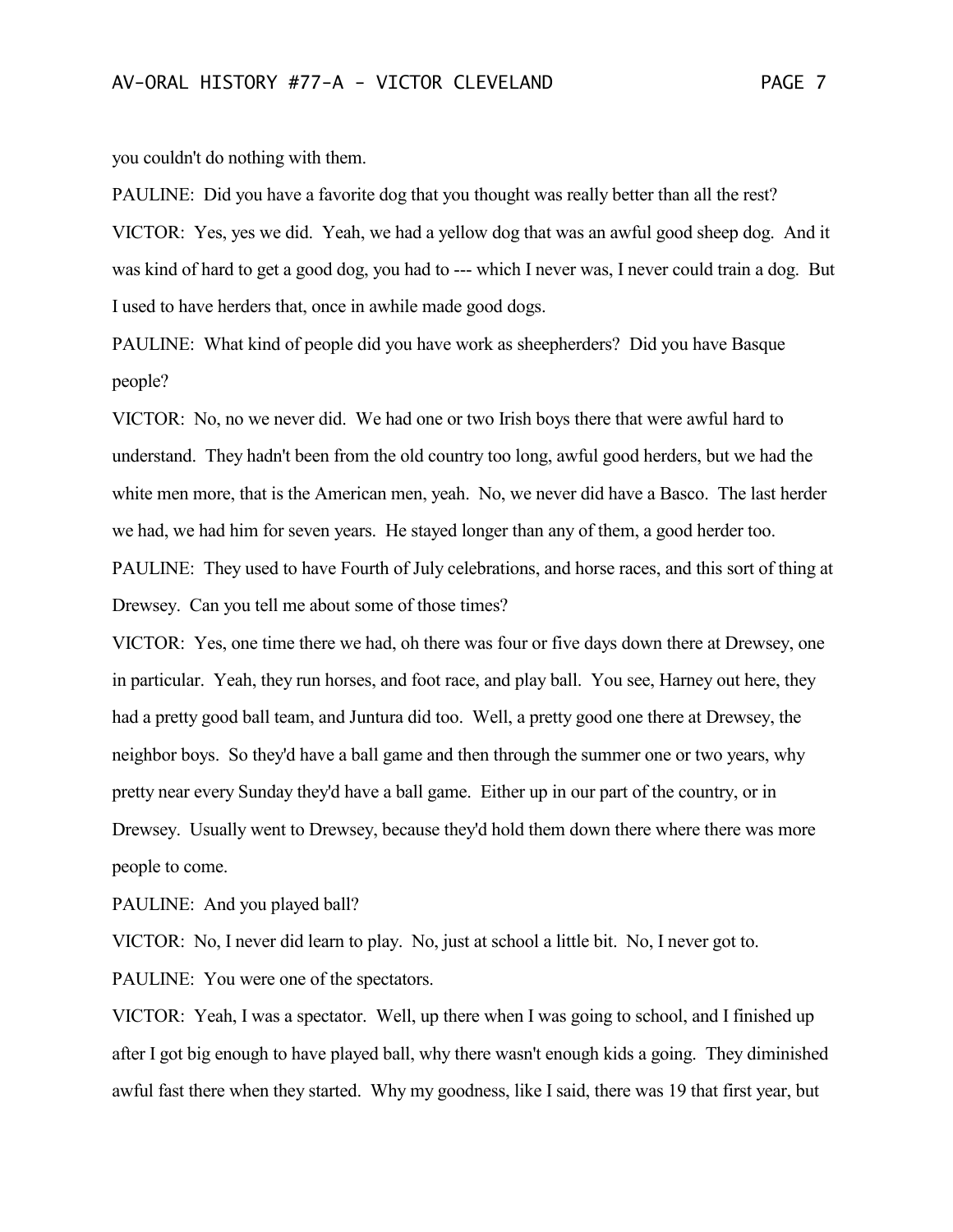they just got down to where there was only 5 or 6. And the last year that I went to school, I finished up there, why there was just one little girl going to school besides me.

PAULINE: What year was that?

VICTOR: That was in --- '17.

PAULINE: Well, Van after that really never was very populated after that.

VICTOR: No, no, it just kept a getting less all the time. And now, why, well till you get clear

down to the Malheur River, which is 12 miles, there's only, well only one family lives up in there

besides the bachelor that stays on the old home place where I was. Yeah, that's all.

PAULINE: Do you still own your own --- or did you sell it?

VICTOR: No, I sold it all in 1969 when I come here. No, all I brought is this old car out here.

Sold everything. Yeah, I sold it all to Craddock Blackburn, and then he sold it. They made a Co-op out of it. There was six of them involved in it.

PAULINE: Oh yes, the Drewsey Grazing Association.

VICTOR: Yeah.

PAULINE: Well, is there any other special thing that happened during your lifetime out there that you think we ought to tell about?

VICTOR: No, not that I know of. Of course, I've seen lots of changes out there, all right. You know it used to, when I was a kid, why you done all your work either with your hands, or with horses. Well, I've seen automobiles and the tractors, and all that there mechanized machinery come into use, airplanes, motorcycles, everything. And of course, during that time they brought the railroad into Crane. It stopped at Riverside a while. It stopped at Juntura a while, stopped at Harper a while. Of course it started in Vale, is where it started from to come on out, and then finally come to Burns.

PAULINE: When you were a kid would you have ever believed that they would have sent a man to the moon?

VICTOR: No, my gosh, I would have thought anyone was crazy to have mentioned such a thing.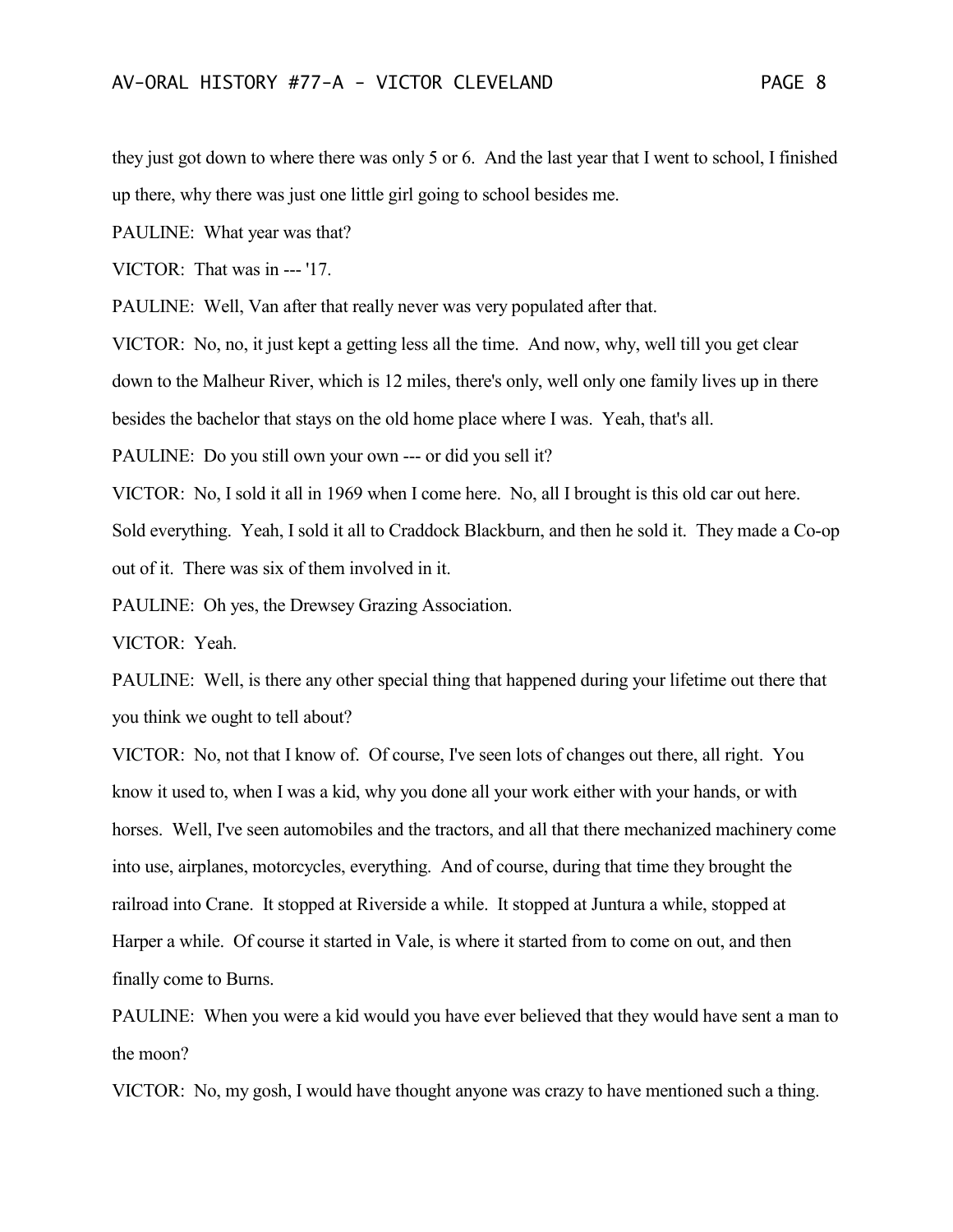No, I sure wouldn't have.

PAULINE: That, I think, was the thing that boggled my mind the most. That, you know, Grandma was about 93, and let's see I've forgotten when she was born, she was born about '96 I think, something like that. I've forgotten. But she's, you know, has seen all those changes, including putting a man on the moon. And I wouldn't have believed it when I was a kid, let alone, you know, it just is amazing what has taken place in the last hundred years.

VICTOR: By golly, she's a pretty lively old lady too. By golly, she used to be.

PAULINE: Yeah, she lived right as long as it was possible.

VICTOR: She sure did, yes sir.

PAULINE: Those last few years were kinda tough for her, but ---

VICTOR: Well yeah, well, she got so old. I know Dave used to tell me some things about his Grandmother. By gosh, it was funny, you know.

PAULINE: Well, she enjoyed living. She never looked back; she was always headed for what come next. She never dwelt in the past at all.

VICTOR: Well, there's no sense in worrying about the past; my goodness, it's gone. You just as well be looking for something ahead all the time.

PAULINE: Well, I've always thought that's why she stayed so young so long. Was that she, that whatever was new and exciting, that's where she was at all right.

VICTOR: But of course I noticed, and I'm quite a bit that way. I notice a bit more, it seemed like the older you get why you get to thinking and talking about that past all the time, more than you do the future. I don't know why, I guess you can remember it better, some of it. Some of it that I can remember doggone well, and other things I can't remember at all. I can remember things that happened when I was four years old. And some things that happened here just a month or two ago, I've forgot all about. Of course when I was a kid, why it made an impression on me, you know, and that's the reason I remember it, yeah.

PAULINE: Did you freight, go out like once a year to get your supplies and things and bring them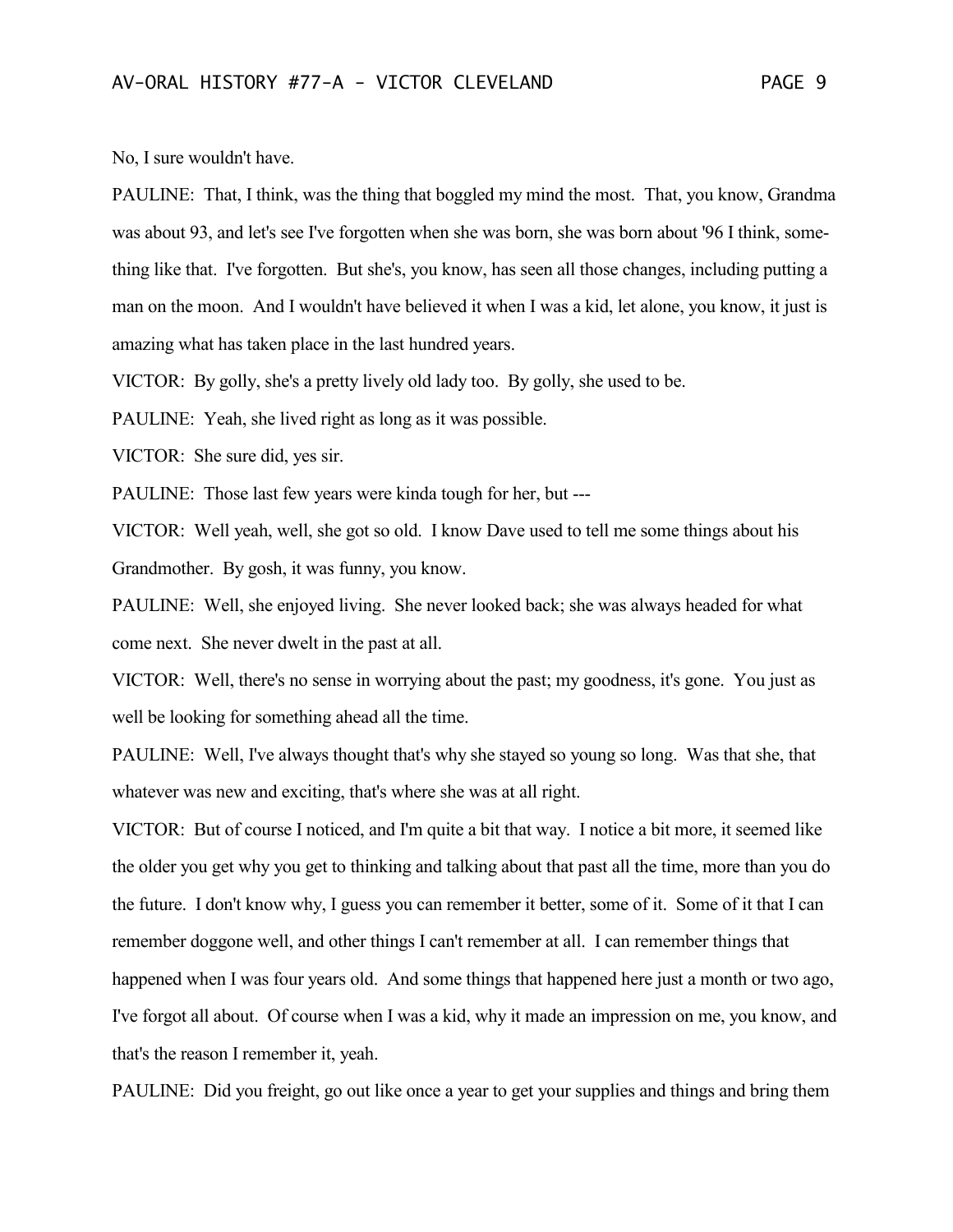in?

VICTOR: Well, I went with Dad, you see, I was only 12 or 13. Well, he usually, Mother left the ranch, and he'd usually have a hired man. Well, he'd take in the fall of the year, he'd take a fourhorse team, usually, and he'd either come to Burns or go to John Day and get our supplies for a year's time, was what we got, you see. I went two different times with him. And then he might of went another year or two after that when I got bigger. Yes, he did, but I never went no more because I was big enough, I was supposed to be at work, or going to school, yeah. Yes, of course you know at that time why you raised pretty near everything you ate. Just your flour and sugar, such as that, was about all you bought, of course, you'd usually get through four what they called barrels of flour, there'd be four sacks to a barrel, and three or four sacks of sugar, because Mother always canned a lot. And of course we had our beef, and our pork, and chickens, and raised a big garden. We had a good orchard there at the ranch too. Sometimes, of course, the food would get frosted or something, but they always canned enough so that, my goodness, there was a surplus, you know, and we wouldn't be short too much. And then as time went on why after we got a car why we'd usually go to Ontario and get some peaches in the fall, you know, and that made a variety of fruit a little bit more. We'd pick up melons down there in the fall too. You couldn't raise them up home because they'd always freeze. It was too cold.

PAULINE: Did you ever do any buckarooing?

VICTOR: Oh yes, all my life that's what I was doing, yeah. Yeah, that work on the ranch, yeah. Yes, I still ride if somebody furnishes a gentle horse. I go over in Drewsey once in a while, quite often, and I help Whiting out here a whole lot. Oh, I help several. Yes, if they just furnish gentle horses and plenty to eat, that's all I want.

PAULINE: Sounds like a good deal, especially the plenty to eat.

VICTOR: You're doggone right. And I've been awful lucky, wherever I'd helped why they always had lots to eat too, you bet.

PAULINE: Have you been active in any other organizations besides the Grange? Were you on the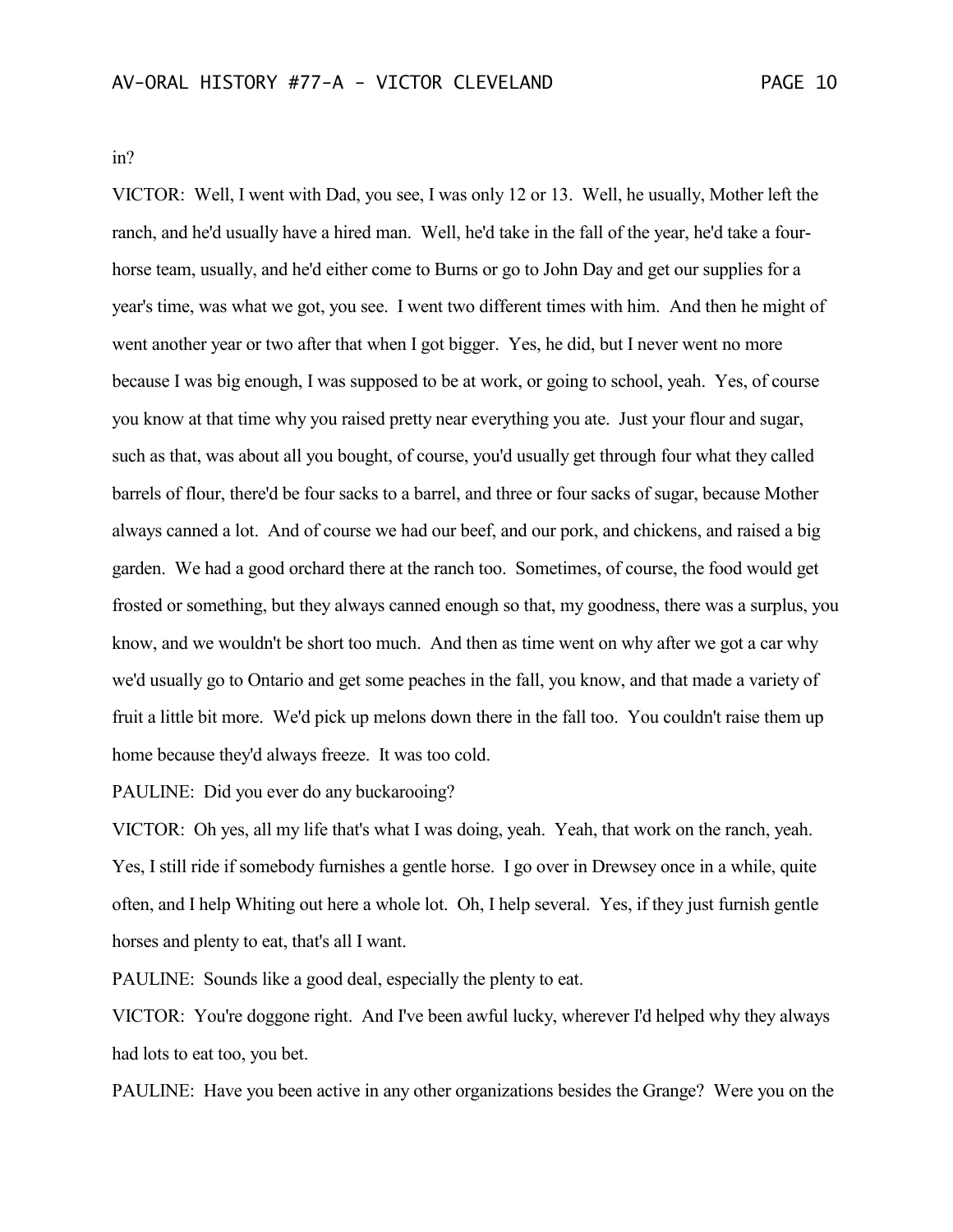## ASCS or anything like that?

VICTOR: No, never was, no. A few times they wanted to put me in, but I didn't have time, or didn't figure I did. Because, by gosh, I had ranching duties, you didn't have much business fooling around with something like that, or I never did figure I did. They did have me voted in one time to the Odd Fellows, but I never did have time to go down and get initiated. And they finally got tired of fooling with that. No, just the Grange is all. And I didn't fool around much down there neither. The main thing that I liked about that was the good insurance, you know, and I still carry it too. Yeah, I keep my dues paid up so I can keep my insurance.

PAULINE: Well, Drewsey used to be quite a little city center there.

## VICTOR: Pardon?

PAULINE: Drewsey used to be quite a city center.

VICTOR: Oh, you bet, yeah. When I was a kid, you know, there was a, well they had a high school at that time, and a grade school. And they had two hotels, two livery stables, a barbershop, drug store, and there was a doctor there. And of course there was a dance hall. And there was a, well there was around a hundred, I imagine, population there. Yeah, you see, at that time why that was a great place for, and had been for years, for freighters to come through, you know. My goodness, and then the Company, they was running full swing at that time. Well, there was a lot of men working around there, and the buckaroos, and when they come just right, why the buckaroos they'd stop at them hotels, you know, and stay all night sometimes, and eat dinner there. Then when they had dances, why of course everybody come with teams ... they'd get rooms, you know, where they could, yeah. And there was a, now there was a restaurant there too, besides them two hotels.

PAULINE: Do you think that it was the fact that the highway went through, bypassed Drewsey that kind of kept it from developing, or do you think there was another reason?

VICTOR: Well, no, I wouldn't say that. Of course in later years that did have quite a, well that's the main thing then. But the first thing that stopped that was when the state went dry. I was driving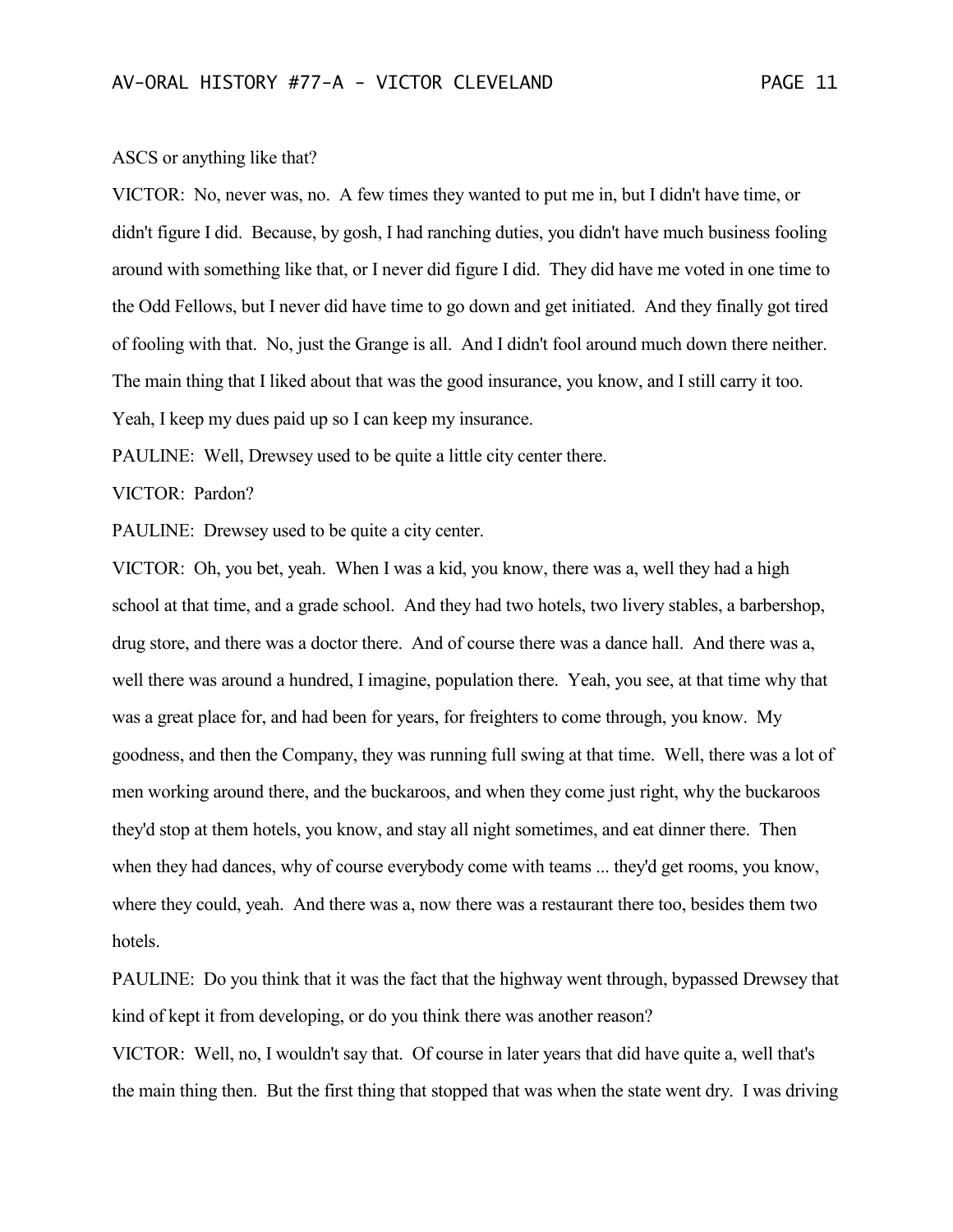stage between the ranch; the home place that is Van, I pulled stuff through Drewsey at that time. Well, at midnight when them saloons closed up, you could see the difference right then. The next morning, my goodness, you didn't see hardly anybody on the streets. They either left town, or they was in bed, I don't know what. And from then on --- Another thing that raised the dickens with the city, when the First World War come along, well they drafted a lot of the boys. A lot of them volunteered, a lot of the older men went to them shipyards, and Drewsey's never been very much since, yeah.

PAULINE: So the prohibition, and then World War I.

VICTOR: Yeah, that is what the, that was when you could see Drewsey die, right then, yeah. PAULINE: Well, that is an interesting observation. Because I knew that it had, you know, was really a vital town, and then just sort of dwindled down.

VICTOR: Then another thing, of course, that helped it to die was the railroad a coming through, you see, and then the cars. That done away with all that freighting, and that was quite a drawing card, you know. My goodness, all them freight teams a coming through there all the time, yeah. When all that quit, well --- That there then, as you said a while ago, why they bypassed it with that highway, you see, it's two miles out there. Well, that helped to kill it too. But it wrecked all them little towns. Now Juntura, Riverside, and Crane, you see, all of them --- of course the train leaving them was what made an awful difference to them little towns. They was on the railroad, you see. But now they had another town over there at Beulah, a little town there. Now that was a place for them freighters to stop, too. And then Westfall, that was another one. A lot of traffic come through there, on that old road. Well, they just didn't have nothing to support the town, that's all, you see. No, I suppose if there's as much change in, well I'll say in the next 60 years, that I can remember the last 60, why there's going to be a whole lot of change.

PAULINE: You wonder with the oil crisis, the gas shortage and all this, if we aren't going to be going the other way for a while.

VICTOR: No sir, I tell you. Well, I suppose you heard too, I heard the other day on the radio there,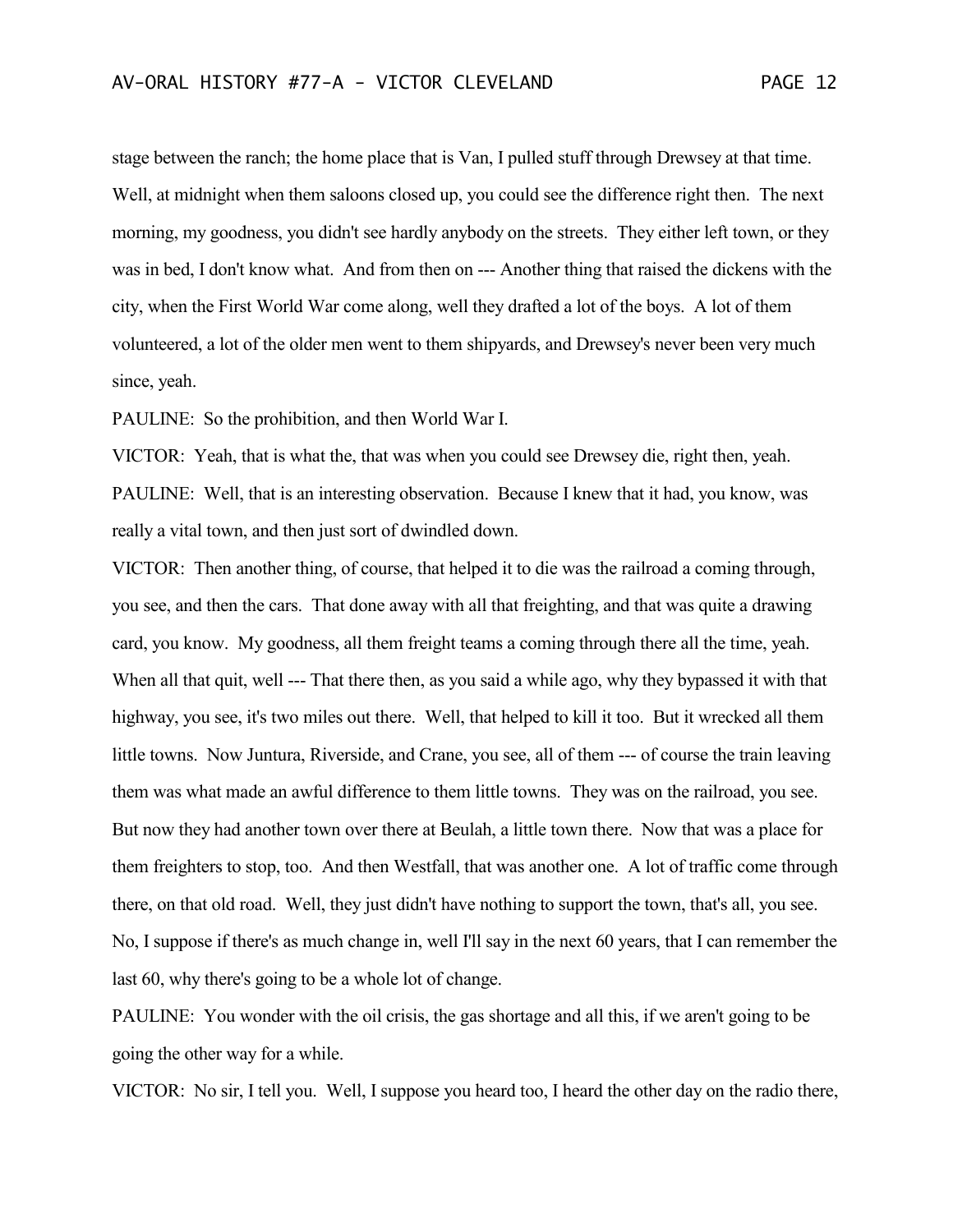why they said, or the television, they thought it'd be 20 years, probably 20 before they'd catch up on this oil business. And I don't know ... the increase in the population, and if they go ahead and making all these cars, I don't know, it's going to take a lot of oil to back all that up. No, I don't know, they've got a mess out of this now. They've already spent millions of dollars up there putting that pipeline in, and now they can't, haven't got anyplace to refine that oil. Isn't that something? PAULINE: Yeah, that makes you wonder. I was reading about that the other day. VICTOR: If they put in that money in, to get that oil down here, why don't they spend some more and get a refinery to take care of it? I guess they have to send that to Japan. I don't know where it's a going.

PAULINE: I don't know.

VICTOR: Isn't any good to us; that I can see. Then they got slipped up on down there in Mexico, when they started to get oil and gas down there, didn't they? That was good enough, and that fellow made that deal with them, and then by goodness, stopped the line right there at the line, so they couldn't get it to them. Didn't want it then, it was going to be too high priced, I suppose, I don't know. So they didn't get their oil from there so good this time.

PAULINE: Well it's going to be interesting to see how things turn out.

VICTOR: Yeah.

PAULINE: I was watching TV the other day and they were talking to a car manufacturer that they were showing this car design that gets, you know, much better, got, you know, triple, four times the best gas mileage. And they asked them how soon they would have them on the market, and they thought, well it'll be sometime in the 1990's.

VICTOR: Yeah, yeah.

PAULINE: And they said, "Well, why so long?" And they said, "Well, the American consumer is slow to accept changes, and it's a too radical of a change." Why don't they try us and see? VICTOR: Why yeah. Well, if they can put, well like they've got them flying around up there on the moon now, in time I guess somebody --- well if they can do that, why can't they fix something